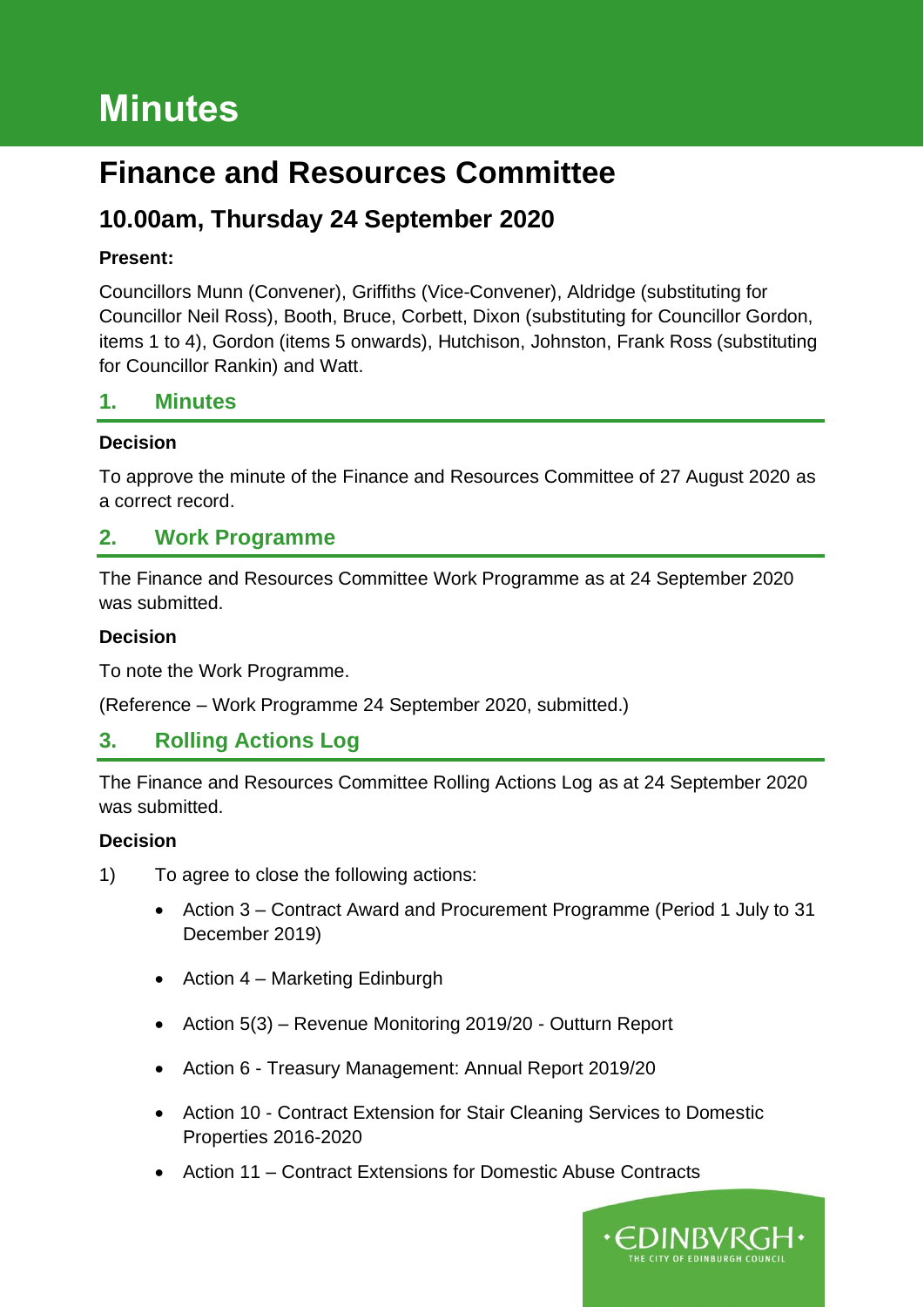- 2) To agree to keep Action 12 City of Edinburgh Council and CGI IT UK Limited Contract Proposals (B Agenda) open to clarify whether the information requested on benchmarking was available.
- 3) To otherwise note the remaining outstanding actions.

(Reference – Rolling Actions Log 24 September 2020, submitted.)

# **4. Revenue Budget 2020/21 – Progress Update**

#### **a) Deputation – Unison**

A written deputation was presented on behalf of Unison.

The deputation raised concerns regarding the impact of the deficit for the current financial year on a reduction in overall budget and on staff and service reductions across the Council.

The deputation asked;

- For requests to be made to the Scottish Government for additional funding and financial powers for the short term.
- For steps to be taken to secure a fair grant settlement for the next year.
- For information to be provided on which Council jobs and services would be reduced due to budget constraints.

The deputation also thanked Council and Unison staff for their service.

#### **b) Report by the Executive Director of Resources**

An interim update was provided on the Council's 2020/21 revenue budget, with a particular focus on the Council's Arm's-Length External Organisations (ALEOs), pointing to a reduction of £5m in the anticipated in-year funding gap to £12.2m. Progress in developing a Scotland-wide income compensation scheme and exploring other potential financial flexibilities was also outlined.

Representatives from each of the Council's ALEOs were in attendance to answer questions.

#### **Motion**

- 1) To note the interim update on the Council's revenue budget framework, with the residual in-year funding gap reducing to £12.2m.
- 2) To note the progress in both developing a Scotland-wide income compensation scheme and exploring further financial flexibilities that may offer opportunities to manage the in-year costs of the pandemic over a longer time period.
- 3) To note the commentaries provided in respect of each of the Council's ALEOS, the combined effect of which was a loss of income, or need for additional support, to the Council for the period to March 2021 of £27m, including the confirmed loss of the Lothian Buses dividend in 2019/20.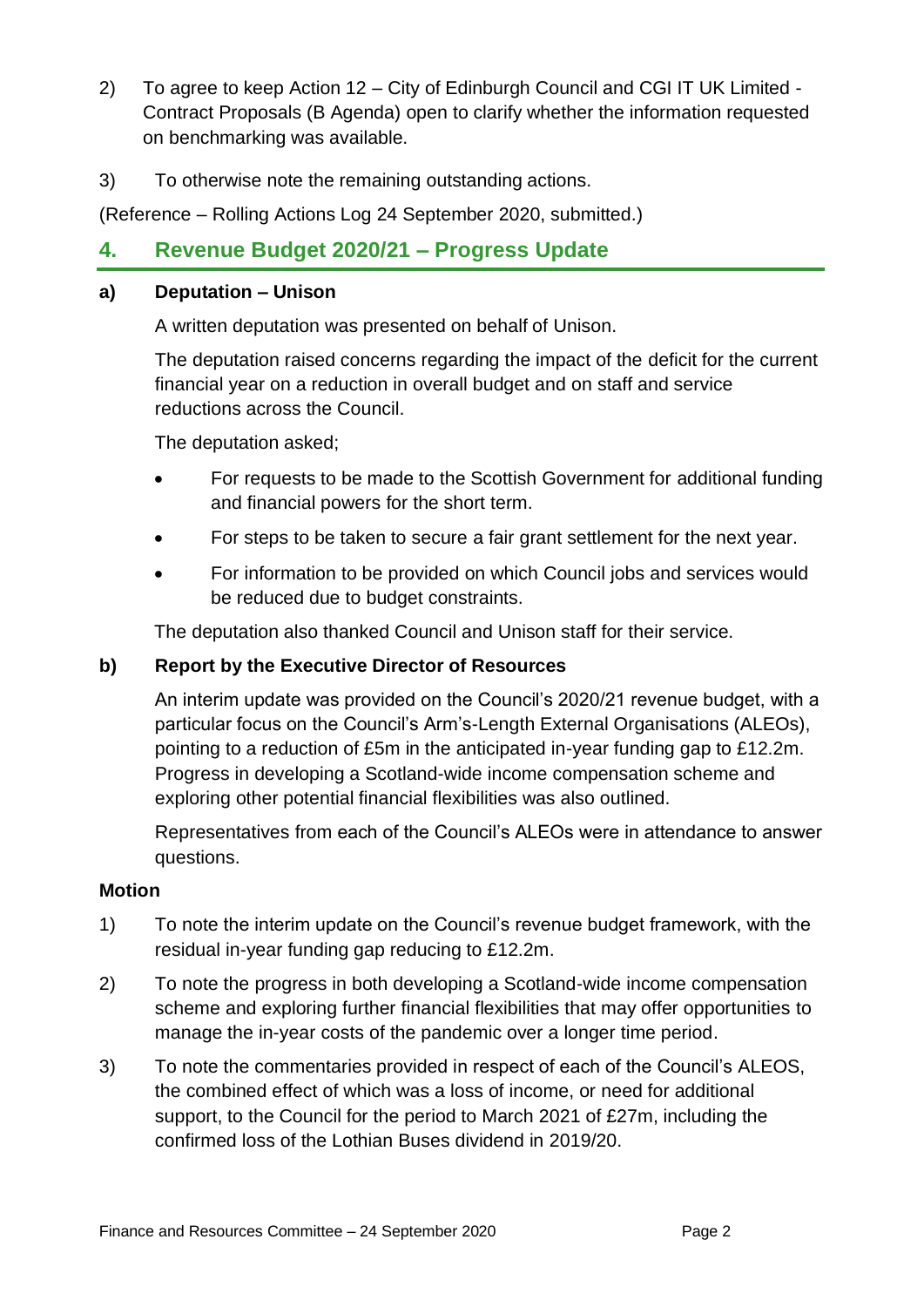- 4) To note the additional details provided on use of the Council's Spend to Save fund during 2019/20 and related opportunities to support a Green Recovery.
- 5) To note that a further update, including measures to achieve in-year financial balance, would be presented to the Committee's next meeting on 29 October 2020.
- moved by Councillor Munn, seconded by Councillor Griffiths

#### **Amendment**

- 1) To note the interim update on the Council's revenue budget framework, with the residual in-year funding gap reducing to £12.2m.
- 2) To note the progress in both developing a Scotland-wide income compensation scheme and exploring further financial flexibilities that may offer opportunities to manage the in-year costs of the pandemic over a longer time period.
- 3) To note the commentaries provided in respect of each of the Council's ALEOS, the combined effect of which was a loss of income, or need for additional support, to the Council for the period to March 2021 of £27m, including the confirmed loss of the Lothian Buses dividend in 2019/20.
- 4) To note the additional details provided on use of the Council's Spend to Save fund during 2019/20 and related opportunities to support a Green Recovery.
- 5) To note that a further update, including measures to achieve in-year financial balance, would be presented to the Committee's next meeting on 29 October 2020.
- 6) To note up to £2m in Spend to Save investment which could be available to support Green Recovery and therefore to request that officers presented costed proposals which would meet the criteria for Spend to Save within two cycles, taking into account suggestions put forward in budget motions in February 2020, the first report of the Edinburgh Climate Commission, the Sustainability programme and the Adaptation and Renewal programme update for the next Policy and Sustainability meeting on 6 October.
- 7) To note that on 5 March 2020 this Committee approved a business case for the EICC which had included building a hotel; to further note that the business case had been predicated on international business tourism norms which prevailed at the time and that these norms were highly unlikely to apply now and in the future; therefore to refer the matter to full Council to withdraw the delegated authority granted on 12 March until such time as a revised business case had been submitted to full council for consideration.
- moved by Councillor Corbett, seconded by Councillor Booth

In accordance with Standing Order 21(12), paragraph 6 of the amendment was adjusted and accepted as an addendum to the motion.

#### **Decision**

To approve the following adjusted motion by Councillor Munn: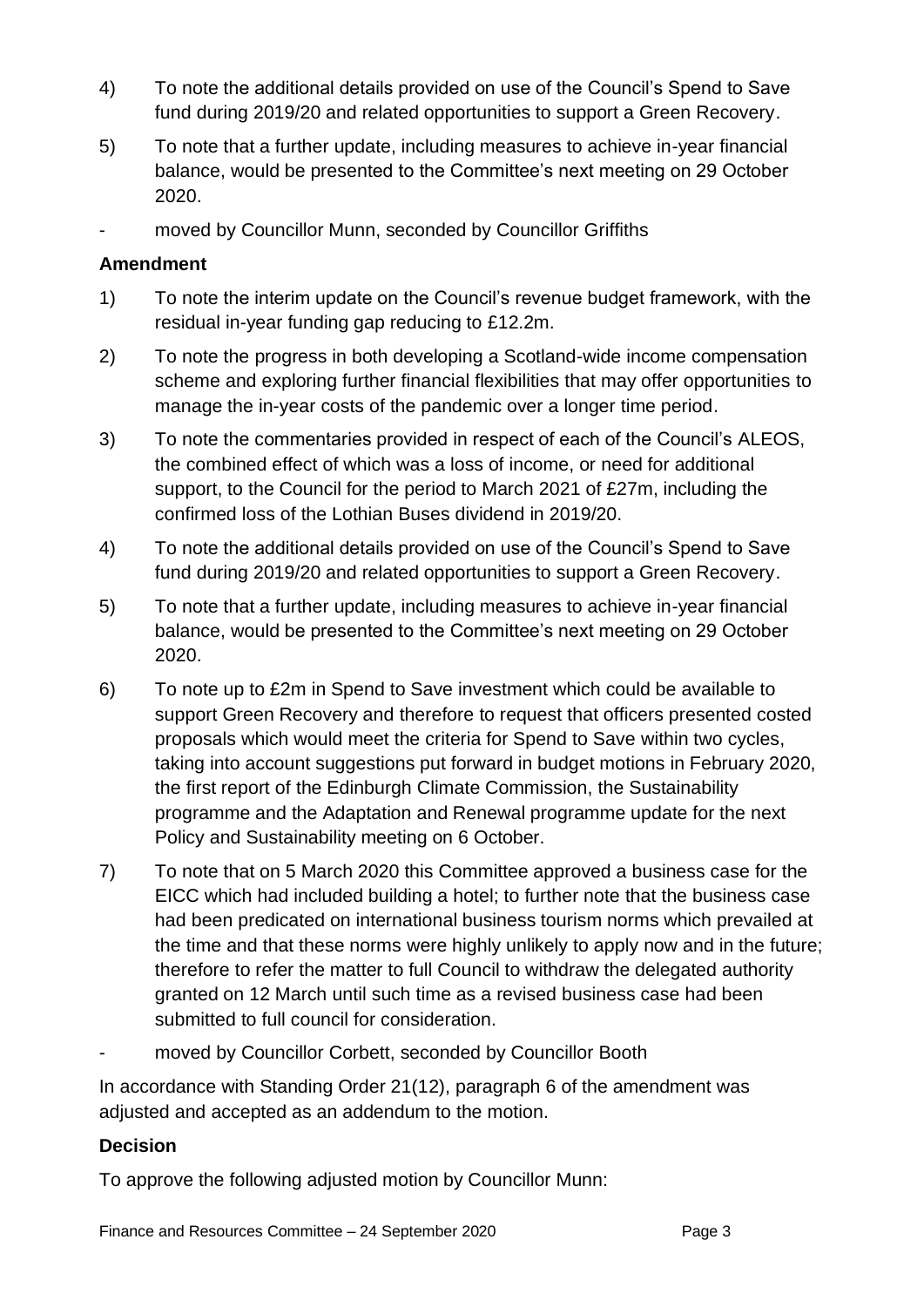- 1) To note the interim update on the Council's revenue budget framework, with the residual in-year funding gap reducing to £12.2m.
- 2) To note the progress in both developing a Scotland-wide income compensation scheme and exploring further financial flexibilities that may offer opportunities to manage the in-year costs of the pandemic over a longer time period.
- 3) To note the commentaries provided in respect of each of the Council's ALEOS, the combined effect of which was a loss of income, or need for additional support, to the Council for the period to March 2021 of £27m, including the confirmed loss of the Lothian Buses dividend in 2019/20.
- 4) To note the additional details provided on use of the Council's Spend to Save fund during 2019/20 and related opportunities to support a Green Recovery.
- 5) To note that a further update, including measures to achieve in-year financial balance, would be presented to the Committee's next meeting on 29 October 2020.
- 6) To note up to £2m in Spend to Save investment which could be available to support Green Recovery and therefore to request that officers presented costed proposals which would meet the criteria for Spend to Save within two cycles, taking into account suggestions put forward in budget motions in February 2020, the first report of the Edinburgh Climate Commission, the Sustainability programme and the Adaptation and Renewal programme update for the next Policy and Sustainability meeting on 6 October.

(References – Finance and Resources Committee, 27 August 2020 (item 6); report by the Executive Director of Resources, submitted.)

# **5. Edinburgh Leisure – Request for Additional Funding Support, 2020/21**

Approval was sought to increase the contract payments to Edinburgh Leisure in 2020/21 by up to £6m to safeguard the on-going operation of the charity and to support the safe re-opening of venues and services in line with Scottish Government guidance.

Representatives from Edinburgh Leisure were in attendance to answer questions.

#### **Decision**

- 1) To agree additional contract payments up to the value of £6m in 2020/21 to enable Edinburgh Leisure to continue to operate and re-open venues and services which contributed to the health and well-being of Edinburgh's citizens.
- 2) To agree that, subject to onward ratification by Council, the additional payment be added to the existing annual funding agreement between Edinburgh Leisure and the Council.
- 3) To agree that payments up to the approved limit be released by the Head of Finance, subject to demonstrated need through discussions at monthly monitoring meetings.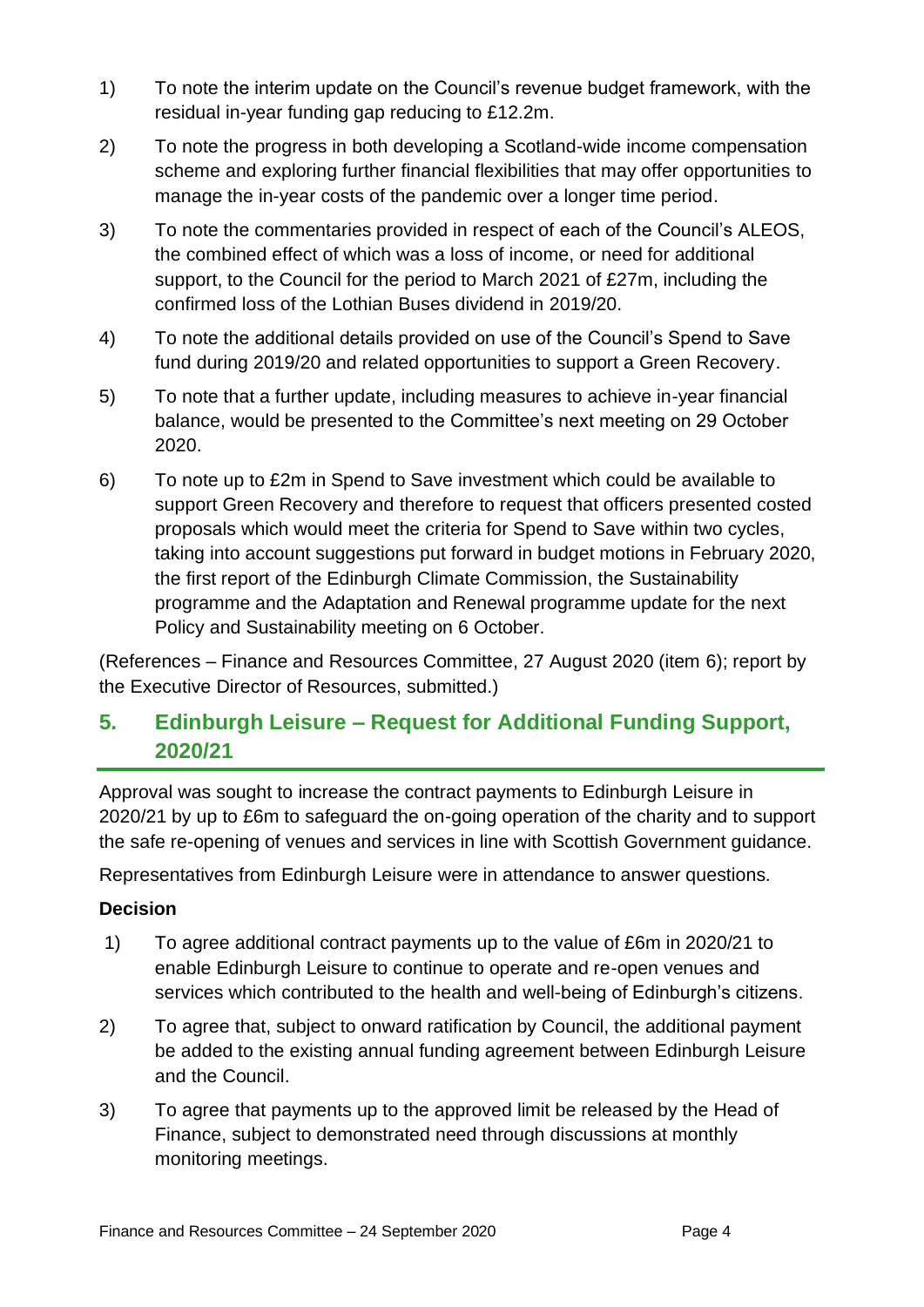4) To agree to receive a further progress report at the Committee's December meeting.

(Reference – report by the Executive Director for Communities and Families, submitted.)

#### **Declaration of Interests**

Councillors Bruce and Dixon declared a non-financial interest as Directors of Edinburgh Leisure.

# **6. Commercial and Procurement Annual Report - 2020**

The Commercial and Procurement Strategy 2016-2020 was approved by Committee on 1 December 2016. An update was provided on the activity and outcomes that had been delivered through the Strategy from 1 April 2019 to 31 March 2020.

The Council's duties in terms of the Procurement Reform (Scotland) Act 2014 were discharged, to prepare an annual report on its regulated procurement activities.

#### **Decision**

- 1) To note the report.
- 2) To approve the publication of the Commercial and Procurement Annual Report 2020.

(References – Finance and Resources Committee, 1 December 2016 (item 9); report by the Executive Director of Resources, submitted.)

# **7. Update on the Implementation of the Construction Charter**

On 16 August 2018, the Council adopted the Construction Charter Commitments which set out the expectations the Council had for those contractors who undertake construction work on the Council's behalf. The Charter comprised 8 separate commitments to promote the adoption of fair work practices, and high standards in respect of workmanship, employment status, health and safety and apprenticeship training, amongst other matters.

An update was provided on the Council's promotion of the commitments set out in the Charter.

#### **Decision**

To note the ongoing work of the Council in promoting the Construction Charter Commitments.

(References – Finance and Resources Committee, 16 August 2020 (item 19); report by the Executive Director of Resources, submitted.)

# **8. Workforce Dashboard – July 2020**

A summary was provided of workforce metrics for the core and flexible workforce, absence, transformation/redeployment, risk, and performance, as detailed on the Finance and Resources Committee Workforce Dashboard, for the period of July 2020.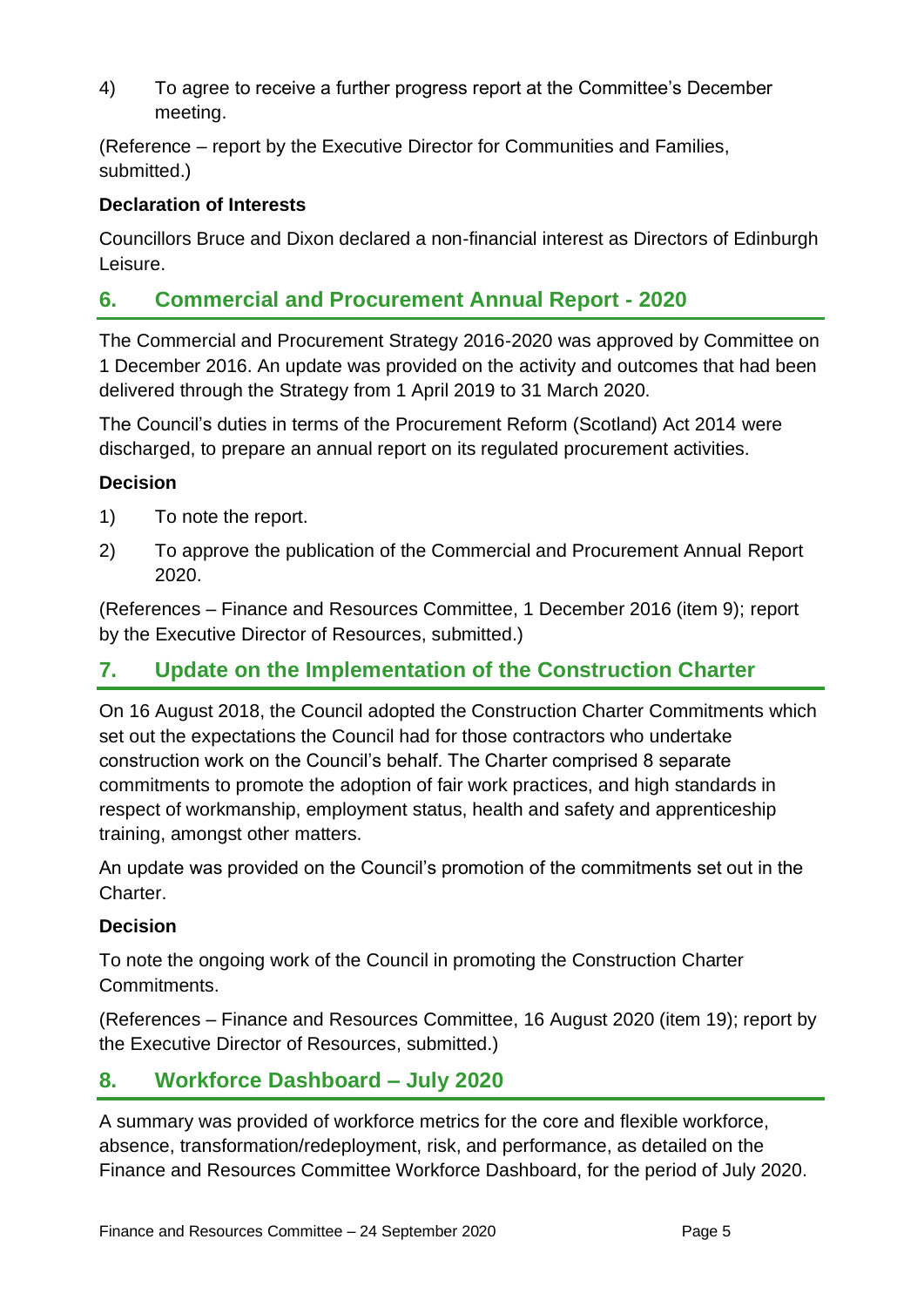#### **Decision**

To review and note the workforce information contained in the dashboard.

(Reference – report by the Executive Director of Resources, submitted.)

### **9. Award of Contract for Young Carer Services**

The Carers (Scotland) Act 2016 placed new duties on Local Authorities (detailed in Section 3). Additional funding to address these duties had been made available to local authorities.

The Communities and Families Directorate and the Edinburgh Health and Social Care Partnership had worked in partnership to commission and procure a range of Carer Support Services. Whilst this had been a single procurement process, it was agreed that approval for the award of the Young Carer Support Service would be sought separately. Communities and Families wished to start the contract on 1st October 2020 whereas the Edinburgh Health and Social Care Partnership agreed to delay the start of the other new services to 1st January 2021.

#### **Decision**

- 1) To approve the award of a contract to Broomhouse t/a SPACE (lead), Edinburgh Young Carers and Capital Carers to provide Young Carer Support Services.
- 2) To note the contract duration would be for 60 months (with the possible extension of a further 36 months) from 1 October 2020.
- 3) To note the approximate maximum total value of the contract was £5,268,518 and the annual value varied throughout the term of the contract to incorporate annual increments based on the Scottish Government Funding

(Reference – report by the Executive Director for Communities and Families, submitted.)

# **10. Contract Awards and Procurement Programme (Period 1 January to 30 June 2020)**

An update was provided on the scope of contracts awarded across the Council in the period 1 January to 30 June 2020. This provided visibility of contracts awarded by officers under delegated authority, including direct contract awards not openly tendered due to specific circumstances permitted in the relevant procurement regulations and those awarded following a waiver of the Council's Contract Standing Orders. Visibility was also provided of the forthcoming procurement programme in relation to expected higher value contracts across the Council.

#### **Decision**

- 1) To note the report.
- 2) To note the contract awards made by officers under delegated authority, in accordance with the Contract Standing Orders.